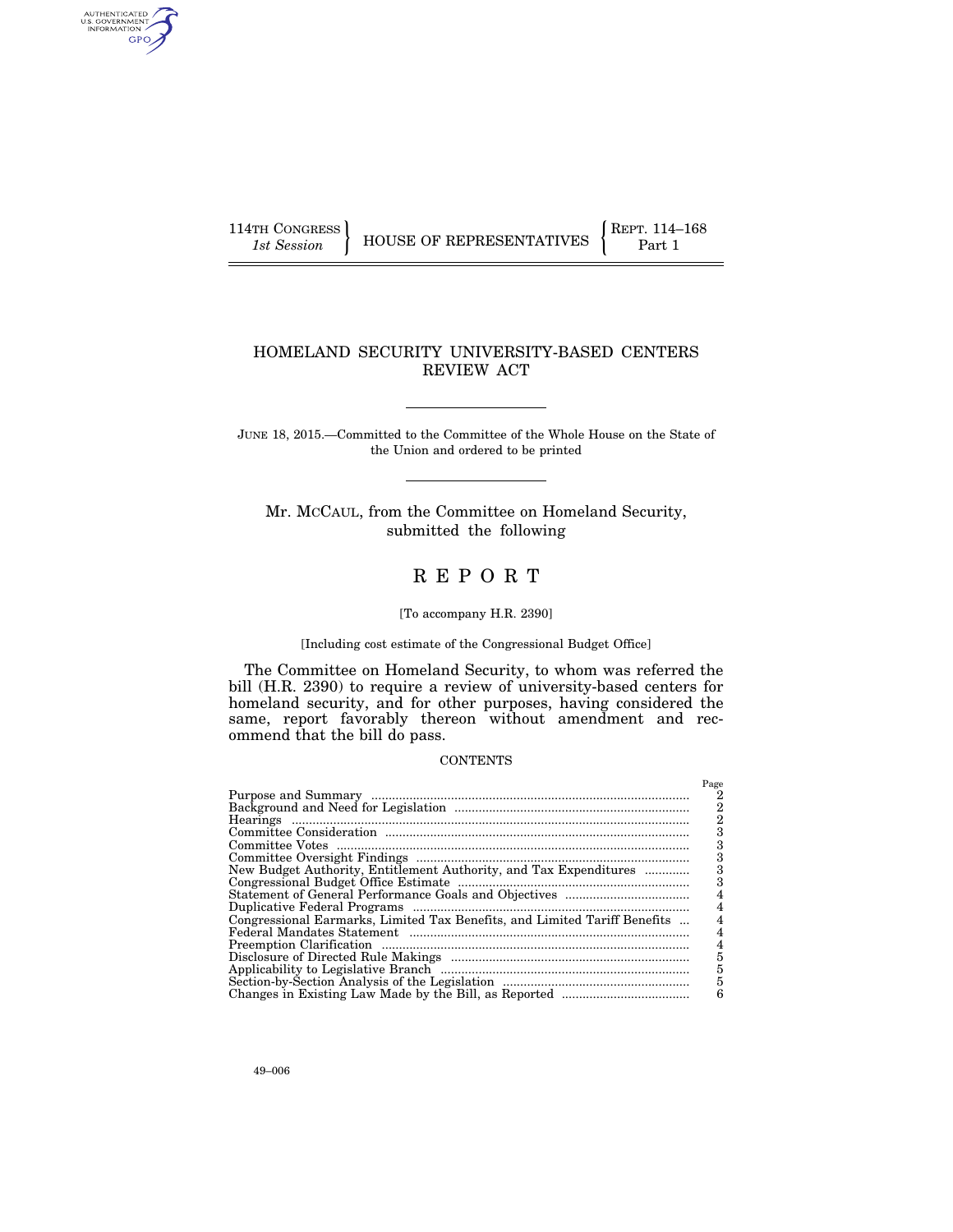#### PURPOSE AND SUMMARY

The purpose of H.R. 2390 is to require a review of universitybased centers for homeland security, and for other purposes.

#### BACKGROUND AND NEED FOR LEGISLATION

The Department of Homeland Security Centers of Excellence (COE) are charged with performing basic and applied research in areas of emerging threats. These research projects are typically long-term and support a technology development program some years later. These COEs are typically tasked with addressing the 'over the horizon" threats.

This bill will require the Government Accountability Office (GAO) to initiate a study to assess the university-based centers for homeland security program and provide recommendations to Congress for appropriate improvements. This study includes a review of the Department of Homeland Security's efforts to identify areas of study needed to supports its missions, a review of selection criteria for designating university-based centers, an examination of best practices to organize and use university-based research, a review of criteria and metrics DHS uses to measure progress of university based centers, an examination of the means by which other academic institutions can contribute to the research mission of the S&T, an assessment of the interrelationship between the different COEs, and a review of any other essential elements of the programs.

The Committee believes this review will identify key areas of study needed to support homeland security missions and provide insight into the method by which university based centers, which are federally funded research and develop centers, receive tasking from DHS.

The bill refines requirements in an existing Departmental reporting requirement to Congress to include more information on the designation of the COEs, the various research projects tasked to each COE, and the funding provided for each center.

#### **HEARINGS**

The Committee held no hearings on H.R. 2390, however the Committee held the following oversight hearing.

The Subcommittee on Cybersecurity, Infrastructure Protection, and Security Technologies held a hearing on May 19, 2015, entitled "Examining the DHS Science and Technology Directorate's Engagement with Academia and Industry.'' The Subcommittee received testimony from Mr. Jake Parker, Director of Government Relations, Security Industry Association; Mr. Marc Pearl, President and CEO, Homeland Security and Defense Business Council; and Dr. Samuel H. Aronson, President of the American Physical Society and former Director of Brookhaven National Laboratory. This hearing examined perspectives on how DHS' Science and Technology (S&T) Directorate collaborates with academia on relevant research topics and partners with industry on the development and acquisition of products for the Department of Homeland Security.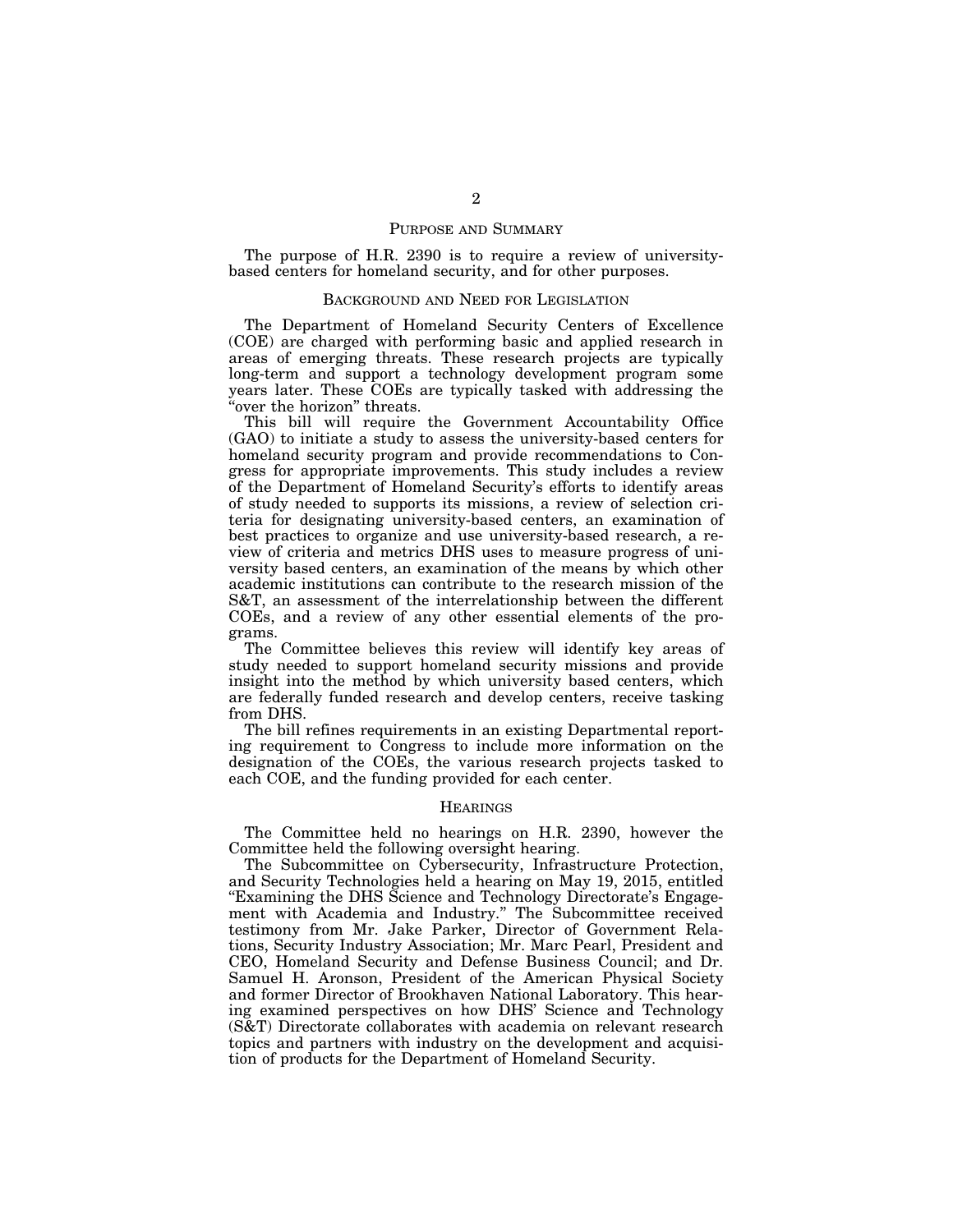#### COMMITTEE CONSIDERATION

The Committee met on May 20, 2015, to consider H.R. 2390, and ordered the measure to be reported to the House with a favorable recommendation, without amendment, by voice vote.

#### COMMITTEE VOTES

Clause 3(b) of rule XIII of the Rules of the House of Representatives requires the Committee to list the recorded votes on the motion to report legislation and amendments thereto.

No recorded voted were requested during consideration of H.R. 2390.

#### COMMITTEE OVERSIGHT FINDINGS

Pursuant to clause  $3(c)(1)$  of rule XIII of the Rules of the House of Representatives, the Committee has held oversight hearings and made findings that are reflected in this report.

#### NEW BUDGET AUTHORITY, ENTITLEMENT AUTHORITY, AND TAX **EXPENDITURES**

In compliance with clause 3(c)(2) of rule XIII of the Rules of the House of Representatives, the Committee finds that H.R. 2390, the Homeland Security University-based Centers Review Act, would result in no new or increased budget authority, entitlement authority, or tax expenditures or revenues.

### CONGRESSIONAL BUDGET OFFICE ESTIMATE

The Committee adopts as its own the cost estimate prepared by the Director of the Congressional Budget Office pursuant to section 402 of the Congressional Budget Act of 1974.

> U.S. CONGRESS, CONGRESSIONAL BUDGET OFFICE, *Washington, DC, May 28, 2015.*

Hon. MICHAEL MCCAUL,

*Chairman, Committee on Homeland Security, House of Representatives, Washington, DC.* 

DEAR MR. CHAIRMAN: The Congressional Budget Office has prepared the enclosed cost estimate for H.R. 2390, the Homeland Security University-based Centers Review Act.

If you wish further details on this estimate, we will be pleased to provide them. The CBO staff contact is Matthew Pickford.

Sincerely,

KEITH HALL*.* 

#### Enclosure.

#### *H.R. 2390—Homeland Security University-based Centers Review Act*

H.R. 2390 would require the Department of Homeland Security (DHS) to prepare annual reports that describe the work of DHS's program for university-based centers for homeland security. Under the bill the Government Accountability Office also would assess those centers, which research multidisciplinary approaches to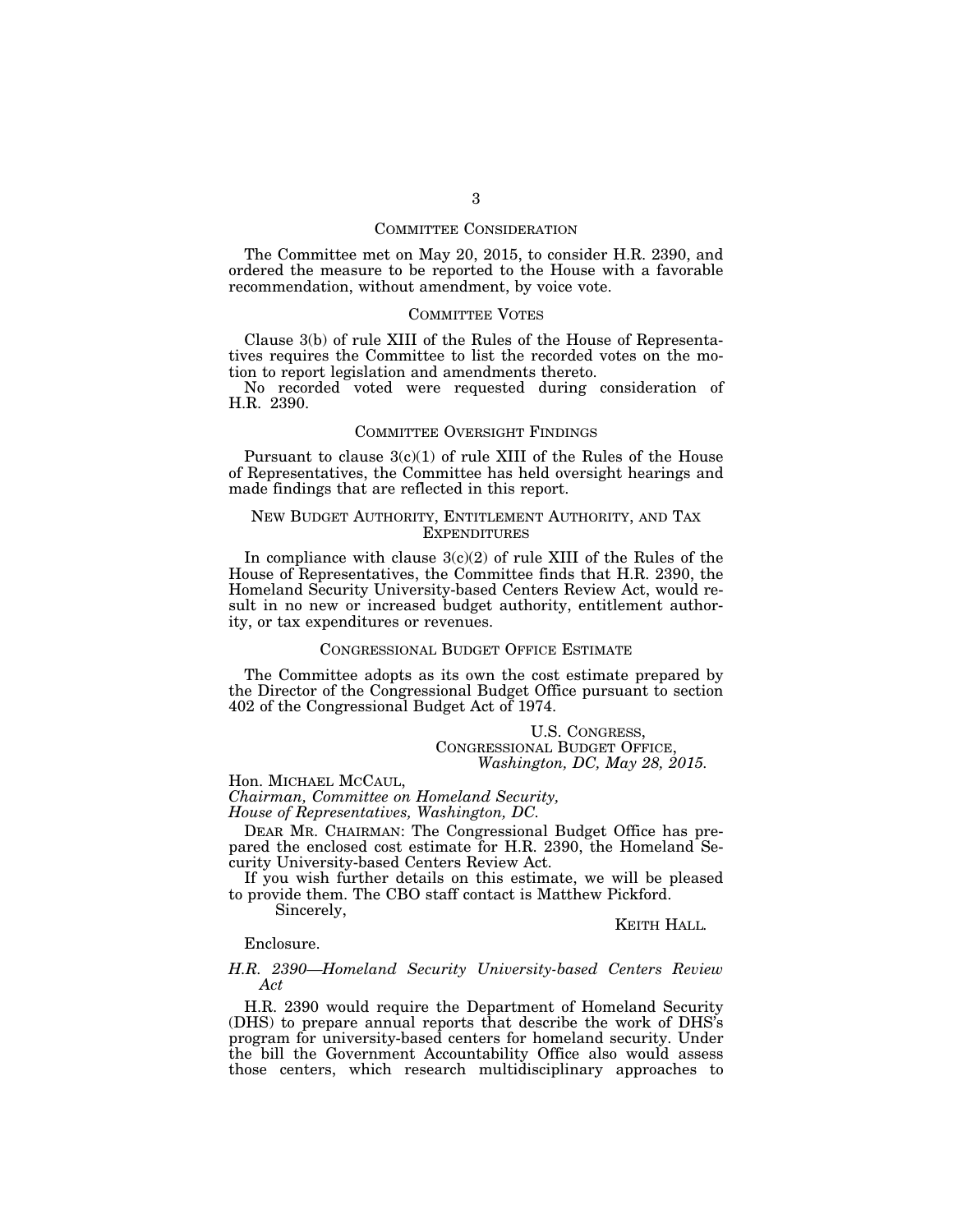homeland security problems. Based on the cost of similar activities, CBO estimates that preparing the reports required by H.R. 2390 would cost less than \$500,000 in 2016 and over the 2016–2020 period, assuming availability of appropriated funds.

Enacting the legislation would not affect direct spending or revenues; therefore, pay-as-you-go procedures do not apply.

H.R. 2390 contains no intergovernmental or private-sector mandates as defined in the Unfunded Mandates Reform Act.

The CBO staff contact for this estimate is Matthew Pickford. The estimate was approved by Theresa Gullo, Assistant Director for Budget Analysis.

#### STATEMENT OF GENERAL PERFORMANCE GOALS AND OBJECTIVES

Pursuant to clause  $3(c)(4)$  of rule XIII of the Rules of the House of Representatives, H.R. 2390 contains the following general performance goals and objectives, including outcome related goals and objectives authorized.

The goals of this bill are to allow the GAO to study the university based centers for homeland security and provide recommendations to Congress for appropriate improvements. This allows the Committee to review the results GAO produces and determine further legislative and oversight activities to ensure the universitybased centers are serving the mission needs of DHS S&T and its components.

#### DUPLICATIVE FEDERAL PROGRAMS

Pursuant to clause 3(c) of rule XIII, the Committee finds that H.R. 2390 does not contain any provision that establishes or reauthorizes a program known to be duplicative of another Federal program.

#### CONGRESSIONAL EARMARKS, LIMITED TAX BENEFITS, AND LIMITED TARIFF BENEFITS

In compliance with rule XXI of the Rules of the House of Representatives, this bill, as reported, contains no congressional earmarks, limited tax benefits, or limited tariff benefits as defined in clause  $9(e)$ ,  $9(f)$ , or  $9(g)$  of the rule XXI.

#### FEDERAL MANDATES STATEMENT

The Committee adopts as its own the estimate of Federal mandates prepared by the Director of the Congressional Budget Office pursuant to section 423 of the Unfunded Mandates Reform Act.

#### PREEMPTION CLARIFICATION

In compliance with section 423 of the Congressional Budget Act of 1974, requiring the report of any Committee on a bill or joint resolution to include a statement on the extent to which the bill or joint resolution is intended to preempt State, local, or Tribal law, the Committee finds that H.R. 2390 does not preempt any State, local, or Tribal law.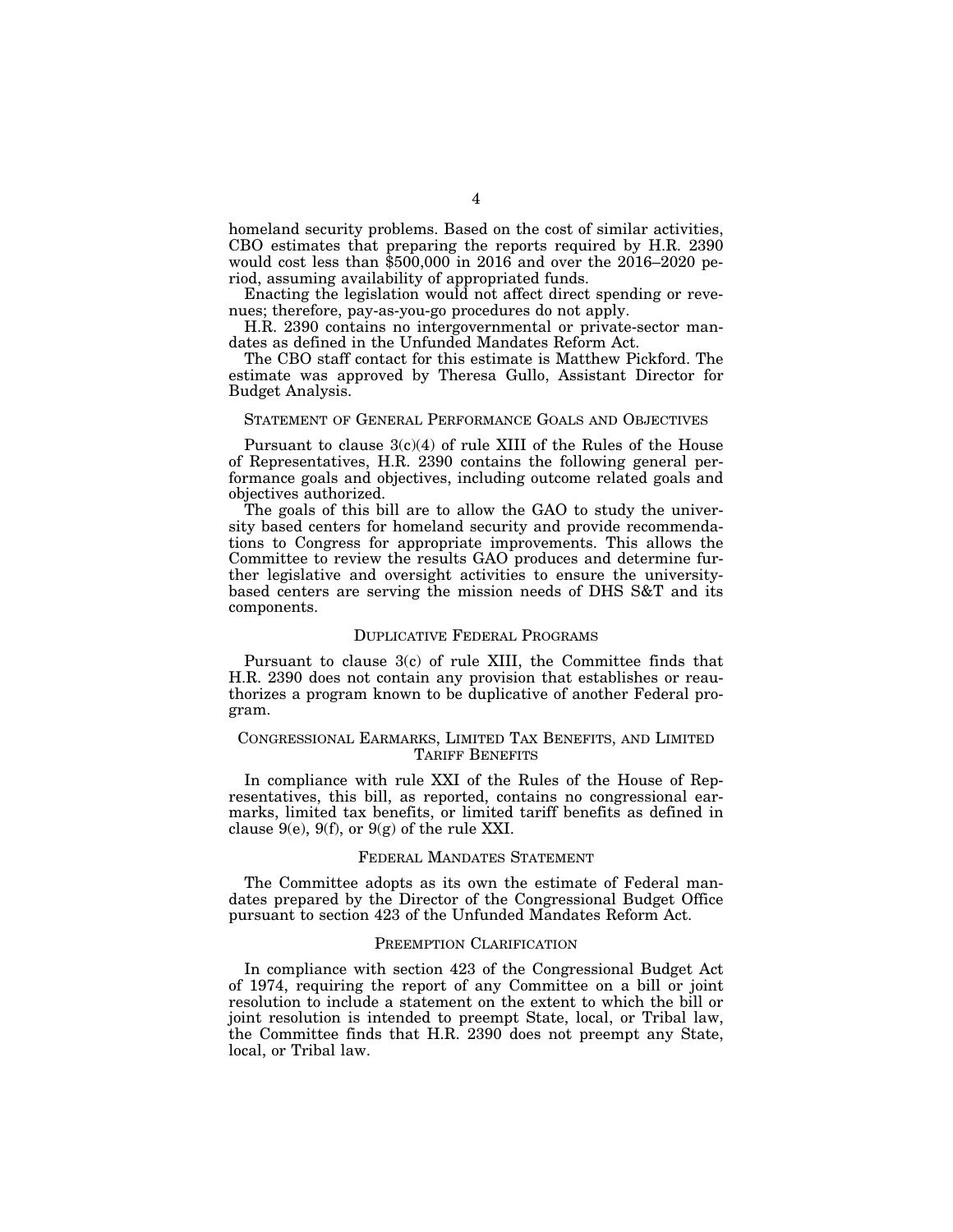#### DISCLOSURE OF DIRECTED RULE MAKINGS

The Committee estimates that H.R. 2390 would require no directed rule makings.

#### APPLICABILITY TO LEGISLATIVE BRANCH

The Committee finds that the legislation does not relate to the terms and conditions of employment or access to public services or accommodations within the meaning of section  $10\overline{2(b)}(3)$  of the Congressional Accountability Act.

#### SECTION-BY-SECTION ANALYSIS OF THE LEGISLATION

#### *Section 1. Short title*

This section provides that bill may be cited as the ''Homeland Security University-based Centers Review Act.''

#### *Section 2. Review of university-based centers*

This section requires the Government Accountability Office (GAO) to initiate a study to assess the university-based centers for homeland security program and provide recommendations to Congress for appropriate improvements.

This section sets forth that the study should:

• Review the Department's efforts to identify key areas of study needed to support homeland security missions, the method the Department uses to task university-based centers, Federally Funded Research and Development Centers (FFRDC), and Department of Energy laboratories, how the Department identifies, prioritizes, and funds these taskings, the Department's selection criteria for designating university-based centers, and the criteria and metrics used by DHS to measure progress by centers on taskings;

• Examine best practices of other Federal agencies to organize and use university-based research and the means by which academic institutions that are not designated university-based centers can contribute to the research mission of the S&T; and

• Assess the interrelationship between different university-based centers as well as the degree to which the Department encourages outreach and collaboration among a diverse array of academic institutions.

Finally, this section amends the Annual Report to Congress established in the Homeland Security Act of 2002 in section  $\frac{308(b)(2)}{2}$ . This change requires reporting by the Secretary of Homeland Security on the implementation of this section. This updated report provides information on which centers have been designated pursuant to this section, how the designations enhance homeland security, any decision to revoke or modify designations, any research that has been tasked and completed by each center during the previous year, funding that has been provided to each center, and plans for utilization of the centers in the next year.

The Committee believes that these changes to the annual report, together with the Comptroller General review, will enhance the Committee's ability to conduct oversight into the management of the Department's University-Based Centers program and its contributions to the Department's efforts at achieving Departmental and component research and development goals.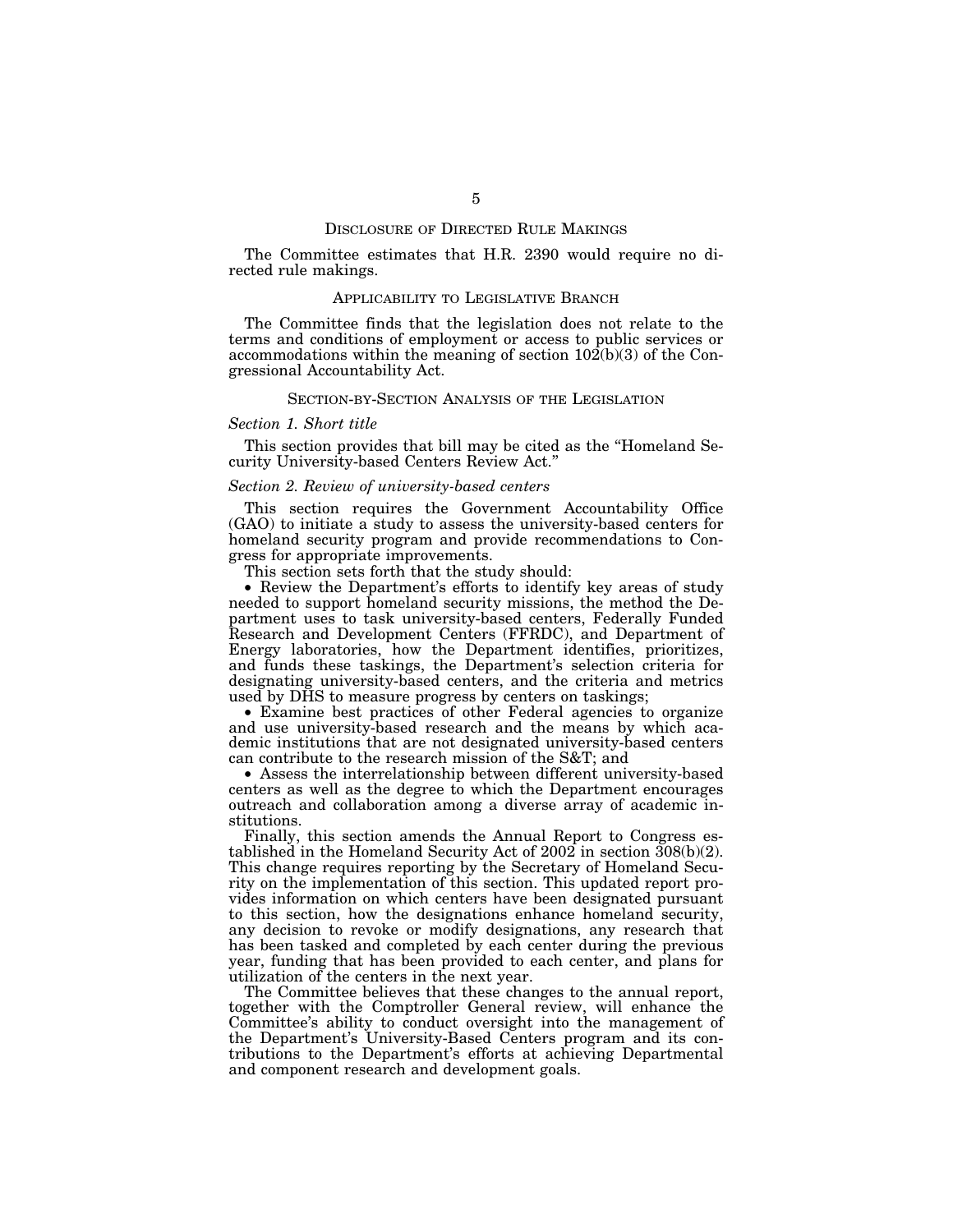#### CHANGES IN EXISTING LAW MADE BY THE BILL, AS REPORTED

In compliance with clause 3(e) of rule XIII of the Rules of the House of Representatives, changes in existing law made by the bill, as reported, are shown as follows (existing law proposed to be omitted is enclosed in black brackets, new matter is printed in italic, and existing law in which no change is proposed is shown in roman):

#### **HOMELAND SECURITY ACT OF 2002**

\* \* \* \* \* \* \*

## **TITLE III—SCIENCE AND TECHNOLOGY IN SUPPORT OF HOMELAND SECURITY**

# \* \* \* \* \* \* \* **SEC. 308. CONDUCT OF RESEARCH, DEVELOPMENT, DEMONSTRATION, TESTING AND EVALUATION.**

(a) IN GENERAL.—The Secretary, acting through the Under Secretary for Science and Technology, shall carry out the responsibilities under section 302(4) through both extramural and intramural programs.<br>(b) EXTRAMURAL PROGRAMS.-

(b) EXTRAMURAL PROGRAMS.— (1) IN GENERAL.—The Secretary, acting through the Under Secretary for Science and Technology, shall operate extramural research, development, demonstration, testing, and evaluation programs so as to—

(A) ensure that colleges, universities, private research institutes, and companies (and consortia thereof) from as many areas of the United States as practicable participate;

(B) ensure that the research funded is of high quality, as determined through merit review processes developed under section 302(14); and

(C) distribute funds through grants, cooperative agreements, and contracts.<br>(2) UNIVERSITY-BASED CENTERS FOR HOMELAND SECURITY.—

(A) DESIGNATION.—The Secretary, acting through the Under Secretary for Science and Technology, shall designate a university-based center or several universitybased centers for homeland security. The purpose of the center or these centers shall be to establish a coordinated, university-based system to enhance the Nation's homeland security.

(B) CRITERIA FOR DESIGNATION.—Criteria for the designation of colleges or universities as a center for homeland security, shall include, but are not limited to, demonstrated expertise in—

(i) The training of first responders.

(ii) Responding to incidents involving weapons of mass destruction and biological warfare.

(iii) Emergency and diagnostic medical services.

(iv) Chemical, biological, radiological, and nuclear countermeasures or detection.

(v) Animal and plant health and diagnostics.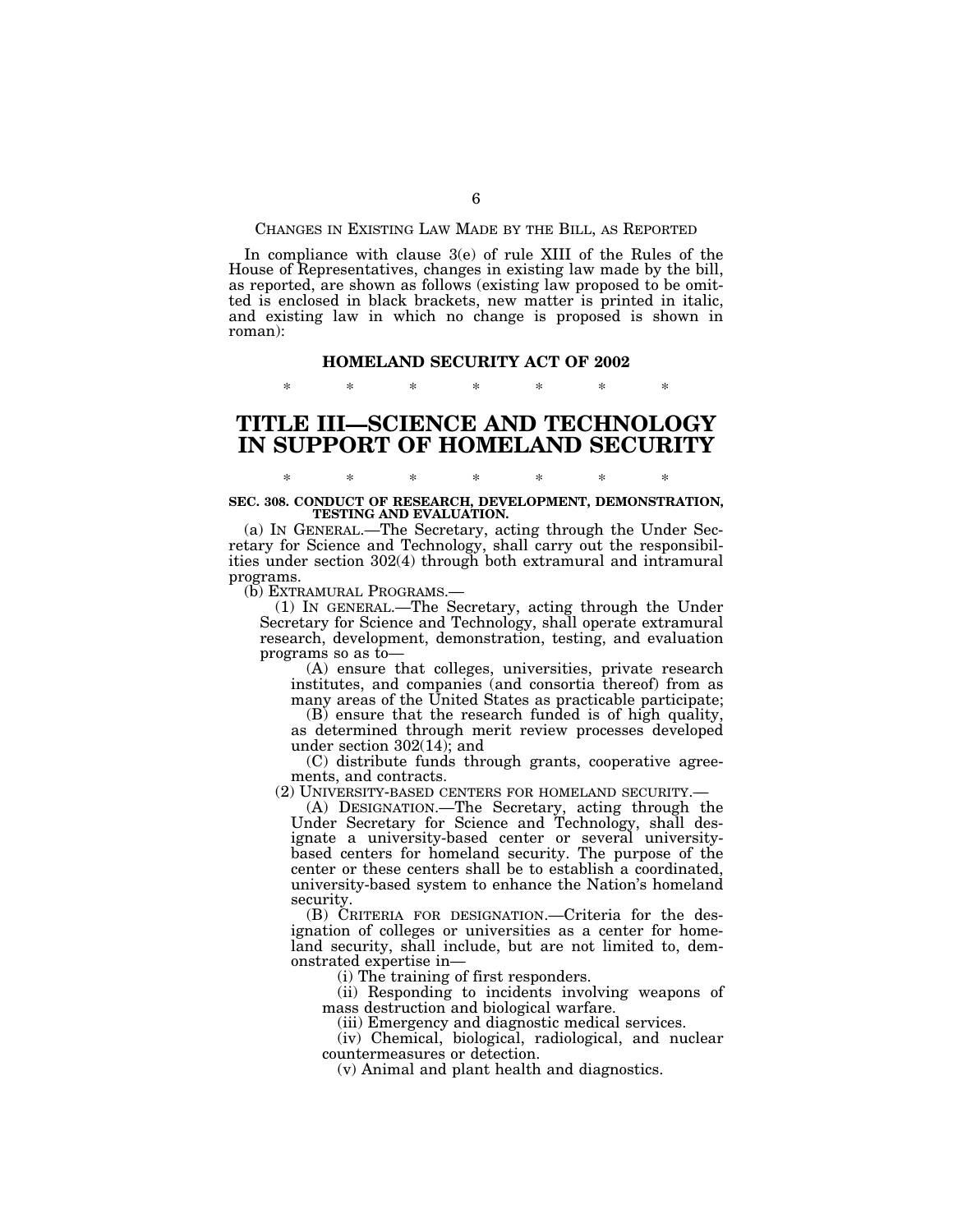(vi) Food safety.

(vii) Water and wastewater operations.

(viii) Port and waterway security.

(ix) Multi-modal transportation.

(x) Information security and information engineering.

 $(xi)$  Engineering.

(xii) Educational outreach and technical assistance.

(xiii) Border transportation and security.

(xiv) The public policy implications and public dissemination of homeland security related research and development.

(C) DISCRETION OF SECRETARY.—To the extent that exercising such discretion is in the interest of homeland security, and with respect to the designation of any given university-based center for homeland security, the Secretary may except certain criteria as specified in section  $308(b)(2)(B)$  and consider additional criteria beyond those specified in section 308(b)(2)(B). Upon designation of a university-based center for homeland security, the Secretary shall that day publish in the Federal Register the criteria that were excepted or added in the selection process and the justification for the set of criteria that were used for that designation.

ø(D) REPORT TO CONGRESS.—The Secretary shall report annually, from the date of enactment, to Congress concerning the implementation of this section. That report shall indicate which center or centers have been designated and how the designation or designations enhance homeland security, as well as report any decisions to re-voke or modify such designations.¿

*(D) ANNUAL REPORT TO CONGRESS.—Not later than one year after the date of the enactment of this subparagraph*  and annually thereafter, the Secretary shall submit to the *Committee on Homeland Security of the House of Representatives and the Committee on Homeland Security and Governmental Affairs of the Senate a report on the implementation of this section. Each such report shall—* 

*(i) indicate which center or centers have been designated pursuant to this section;* 

*(ii) describe how such designation or designations enhance homeland security;* 

*(iii) provide information on any decisions to revoke or modify such designation or designations;* 

*(iv) describe research that has been tasked and completed by each center that has been designated during the preceding year;* 

*(v) describe funding provided by the Secretary for each center under clause (iv) for that year; and* 

*(vi) describe plans for utilization of each center or centers in the forthcoming year.* 

(E) AUTHORIZATION OF APPROPRIATIONS.—There are authorized to be appropriated such sums as may be necessary to carry out this paragraph.

(c) INTRAMURAL PROGRAMS.—